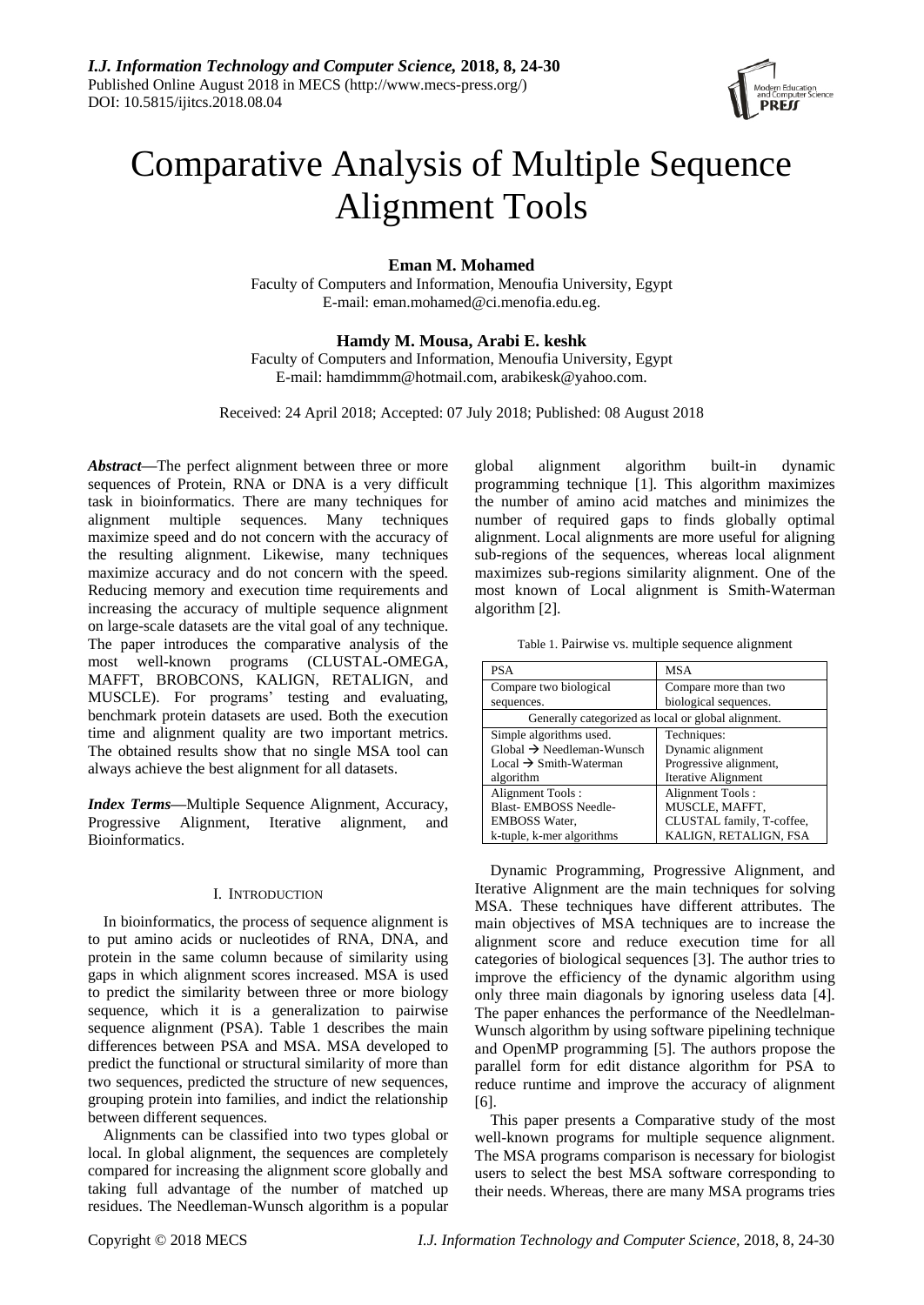to improve alignment score. However, there is no single program generate optimal alignment for any biology case study.

This study compares and evaluates six well-known MSA software namely, CLUSTAL-OMEGA, MAFFT, MUSCLE, KALIGN, BROBCONS, and RETALIGN. MSA programs are available as web interfaces. In this study, the sum of pairs score (SP score) and Column Score (CS) are used for measuring the quality of the alignment. This comparison examines on BALIBASE 3.0 references.

The remainder of this paper is organized as follows; section II explains the three standard MSA methods such as dynamic, progressive and iterative alignment. In section III, the most well-known tools will be described. This tools namely: CLUSTAL-OMEGA, MAFFT, BROBCONS, KALIGN, RETALIGN, and MUSCLE. Section VI reviews the description and characteristics of BALIBASE v3 datasets. The practical results are shown in section V. The overall performance of the alignment obtained is analyzed based on the SPscore and TCscore (Total column score).

# II. MSA METHODS

There are different methods of MSA with different attributes and drawbacks. Some of these MSA methods are useful based on speed and accuracy. This section focuses on standard MSA methods

#### *A. Dynamic programming alignment*

Dynamic programming (DP) is used for finding optimal alignment of every sub-problem instead of recomputing them. DP searches for the alignment by giving some scores of matches and mismatches. DP obtains an accurate alignment and maximizes score function. To find similarity, it is essential to create the pairwise alignment of the two sequences by calculating a similarity score. The similarity score is attained by using the scoring system or substitution matrix [7]. The scoring system firstly gives a score values for a match, a mismatch, and a gap [8]; as in this example assign  $+2$  for the match, -1 for mismatch and -2 for gap penalty.

Sequence 1: A T C G A G T A

Sequence 2: A - C G T - T A

Thus, for the alignment the similarity score is  $5*2+1*$ - $1+2*-2=+5$ . A substitution matrix is a grid that represents the collection of scores for the substitution of every nucleotide or amino acids with one another. The substitution matrix has the one row and one column for each possible letter in alphabet letters (ex. four rows and four columns for DNA, RNA) [7]. For example, the *i, j* element of the matrix has a value of  $+2$  if match and  $-1$  if a mismatch, The BLOcks SUbstitution Matrix (BLOSUM) is another amino acid substitution matrix. The matrix that constructed with no more than x% of sequences similarity is called BLOSUM-x. For example, using BLOSUM62 for alignments of sequences that have less divergent alignments and BLOSUM50 for alignments of sequences that have more divergent alignments [7].

However, DP methods are needed high computational power for large-scale datasets; the dynamic programming method gives the best possible alignment that maximizes the similarity score [9].

# *B. Progressive alignment*

Progressive is a heuristic approach, which builds alignment progressively [10]. Progressive MSA performing alignment based on separating MSA into subsequences. In the first step, subsequence aligns in a pairwise manner using methods such as the Needleman-Wunsch, Smith-Waterman, k-tuple, or k-mer algorithm. The second step shows the relationship between the subsequences using clustering methods such as k-means. Next, a guide tree is constructed based on the similarity score. Finally, all subsequences alignment assembles one by one according to the guide tree. However, progressive MSA is very fast, it is not an optimal alignment technique. Progressive MSA provides near optimal alignment depended on the initial pairwise sequence alignment [10]. CLUSTALW [11], CLUSTAL-OMEGA [12], MAFFT [13], KALIGN [14], MUSCLE [15], BROBCONS [16] and RETALIGN [17] are popular progressive MSA programs.

## *C. Iterative Alignment*

Iterative MSA is an extension method of progressive MSA, which modifies the construction of guide tree [18]. In iterative MSA, the dynamic programming applies to improve the alignment accuracy. In the first step, construct an initial MSA then, divide the initial MSA into subgroups. The second step realigns the subgroups using dynamic programming. Finally, rebuilding MSA until finding the best alignment score or for predefined iterative times [18]. MUSCLE [15], DIALIGN and T-Coffee [19] are popular iterative MSA programs.

## III. MSA PROGRAMS

In this paper, the most well-known tools will be described. This tools namely: CLUSTAL-OMEGA, MAFFT, BROBCONS, KALIGN, RETALIGN, and MUSCLE. Table 2 describes the some of MSA tools for their method, type of sequences, and download server. These tools are publicly available on web servers, so users need not install some of MSA tools.

## *A. CLUSTAL-OMEGA*

CLUSTAL family is very popular progressive alignment methods, especially the weighted variant CLUSTALW [11] and CLUSTAL-OMEGA [12]. Many web servers could access CLUSTAL-OMEGA and it is a current standard version. The next step, using the UPGMA method to construct a guide tree. The final step outputs multiple sequence alignment by a progressive alignment using the HHalign package [10]. The following steps illustrate the CLUSTAL-OMEGA algorithm.

**Input: n DNA or n RNA or n Protein Sequences, S1, S2, ...Sn Stage 1:** Apply Pairwise alignments by the k-tuple method to generate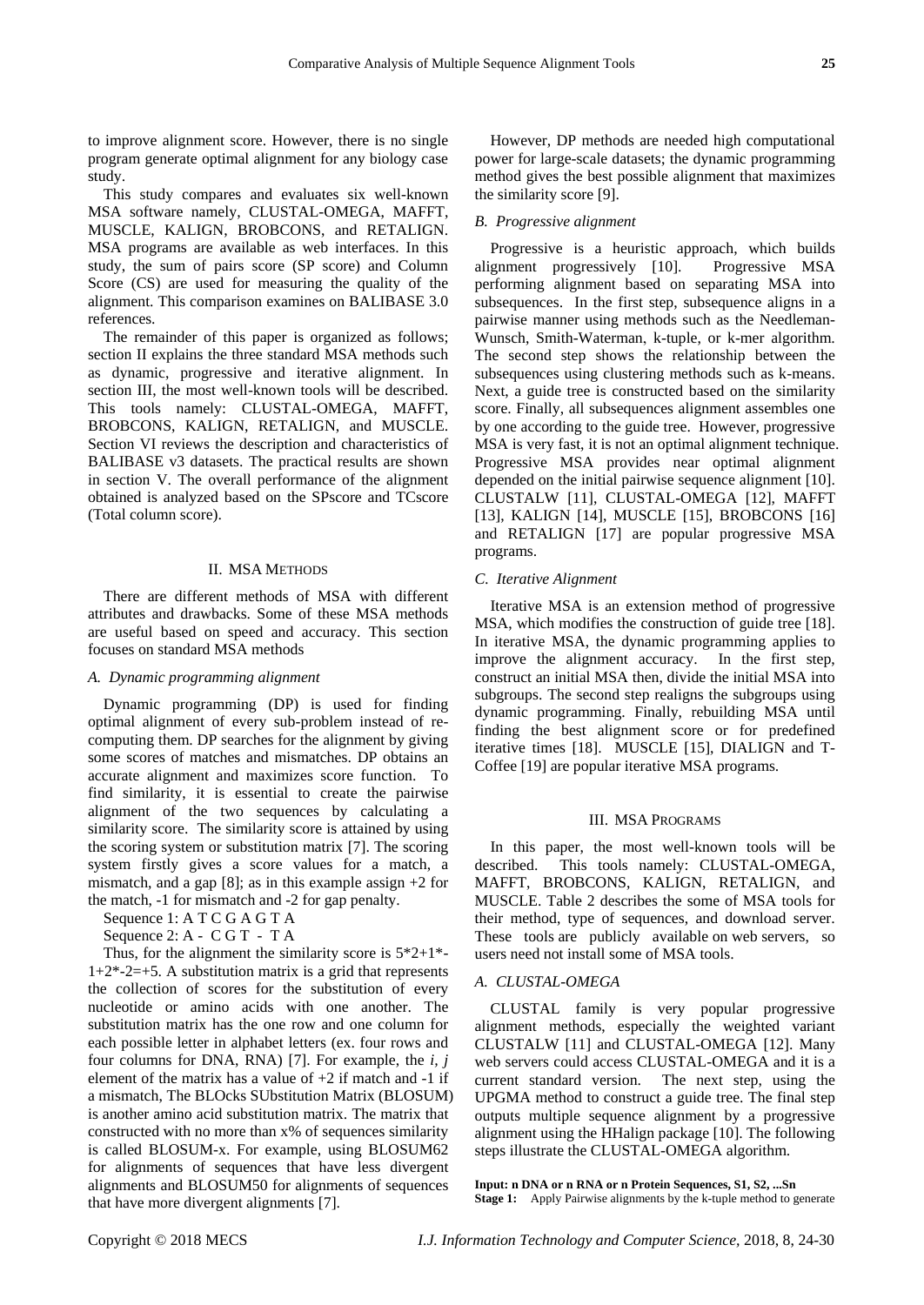distance score matrix.

**Stage 2:** Sequence clustering by a mBed method from the distance matrix generated in Stage 1.

**Stage 3:** Sequence clustering by a k-means method from the distance matrix generated in Stage 2.

**Stage 4:** Guide tree construction by UPGMA method from the distance matrix generated in Stage 3. **Stage 5:** Progressive alignment by HHalign package.

# **Output: naligned DNA or naligned RNA or naligned Protein Sequences S'1, S'2,..., S'n**

| Technique                       | input format              | output format                         | Web                    | Max # seq                | <b>File Size</b>             | seq type             | Method                                                                                 | Server                                                                                   |
|---------------------------------|---------------------------|---------------------------------------|------------------------|--------------------------|------------------------------|----------------------|----------------------------------------------------------------------------------------|------------------------------------------------------------------------------------------|
| <b>CLUSTAL-</b><br><b>OMEGA</b> | FASTA.<br>EMB,<br>GenBank | ClustalW/<br>Pearson/FASTA/<br>MSF/   | yes                    | max 4000<br>sequences    | max file<br>size of 4<br>MB. | Protein,<br>DNA, RNA | global/Progressive                                                                     | http://www.clustal.org/o<br>mega/<br>https://www.ebi.ac.uk/T<br>ools/msa/clustalo/       |
| <b>MUSCL</b>                    | FASTA,<br>EMB,<br>GenBank | Fasta, Clustalw,<br>MSF/html          | yes                    | up to $500$<br>sequences | max file<br>size of 1<br>MB. | Protein              | Progressive<br>Step1 and Step2<br>iterative<br>Step 3                                  | http://www.drive5.com/<br>muscle/<br>https://www.ebi.ac.uk/T<br>ools/msa/muscle/         |
| <b>MAFFT</b>                    | FASTA,<br>EMB,<br>GenBank | ClustalW/<br>Pearson/FASTA            | yes                    | up to $500$<br>sequences | max file<br>size of 1<br>MB. | Protein,<br>DNA, RNA | global/ Iterative                                                                      | http://mafft.cbrc.jp/align<br>ment/server/<br>https://www.ebi.ac.uk/T<br>ools/msa/mafft/ |
| <b>KALIGN</b>                   | FASTA,<br>EMB,<br>GenBank | MACSIM/<br>ClustalW/<br>Pearson/FASTA | yes                    | up to 2000<br>sequences  | max file<br>size of 2<br>MB. | Protein,<br>DNA, RNA | Progressive                                                                            | http://msa.sbc.su.se/cgi-<br>bin/msa.cgi<br>https://www.ebi.ac.uk/T<br>ools/msa/kalign/  |
| <b>RETALIGN</b>                 | <b>FASTA</b>              | ClustalW                              | no<br>version<br>0.22  | max 1000<br>sequences    | not limited                  | Protein              | Progressive Corner-<br>cutting Multiple<br>Sequence Alignment                          | http://phylogenycafe.elte<br>.hu/RetAlign/                                               |
| <b>PROBCONS</b>                 | <b>MFA</b>                | <b>MFA/ClustalW</b>                   | yes<br>version<br>1.12 | max 1000<br>sequences    | not limited                  | Protein              | Probabilistic<br>Consistency-based<br>Multiple Alignment<br>of Amino Acid<br>Sequences | http://probcons.stanford.<br>edu                                                         |

Table 2. MSA techniques comparison

# *B. MUSCLE*

MUSCLE (MUltiple Sequence Comparison by Log-Expectation) is used for multiple protein sequences [15]. This algorithm builds initial alignment based on similarities of paired alignments then calculates distance matrix and generates the rooted tree. It uses Kimura distance for the aligned pair and k-mer distance for unaligned. Distance matrices are clustered using UPGMA that improve tree by recalculating similarities. The following steps illustrate the MUSCLE algorithm.

#### **Input: n Protein Sequences, S1,S2, ...Sn**

- **Stage 1:** This stage builds a draft progressive alignment.
- 1.1 (accuracy) it uses log-expectation score instead of PPS score in profile - profile alignment;
- 1.2 ( efficiency) uses k-mer distance instead of alignment score for sequence similarity or by constructing a global alignment of the pair and determining the fractional identity
- 1.3 A tree is constructed from the distance matrix using UPGMA or neighbor-joining, and a root is identified.
- **Stage 2:** This stage attempts to improve the tree and builds a new progressive alignment according to this tree
- 2.1 Use alignment to compute more accurate pairwise distance between sequences.
- 2.2 A tree is constructed by computing a Kimura distance matrix and applying a clustering method to this matrix.
- 2.3 From new distance matrix, build the guide tree and a new alignment.
- **Stage 3:** Refinement: performs iterative refinement using a variant of tree-dependent restricted Partitioning
- tries to improve alignment
- 3.2 The tree is broken into subtrees, and the sub-alignments refined
- **Output: n aligned Protein Sequences S'1, S'2,..., S'n**

# *C. PROBCONS*

PROBCONS (PROPabilistic CONSistency-based multiple alignments of amino acid sequences) is a novel tool for generating multiple alignments of protein sequences based on probabilistic consistency. PROBCONS has accomplished the most elevated correctness's of all alignment methods until now [16]. The main stages of PROBCONS are presented in the following:

#### **Input: n Protein Sequences, S1, S2, ...Sn**

- **Stage 1:** Compute posterior probability matrices for each pair of sequences.<br>Stage 2: Con
- Compute the expected accuracy of each alignment.
- **Stage 3:** Apply the probabilistic consistency transformation to posterior matrices.
- **Stage 4:** Compute a guide tree using the expected accuracies.
- **Stage 5:** Progressively align the sequences using the guide tree.
- **Output: n aligned Protein Sequences S'1, S'2,...,S'n**

## *D. MAFFT*

MAFFT (Multiple Alignment using Fast Fourier Transform) quickly identifies some of the more obvious regions of homology [13]. After identifying these regions slower dynamic programming approaches are utilized to join these portions into a full arrangement. Thus, the main advantage of the initial version of MAFFT was speed. It is one of the more accurate programs too. It is available as a standalone or web interface. It returns many output formats, including interactive phylogenetic trees.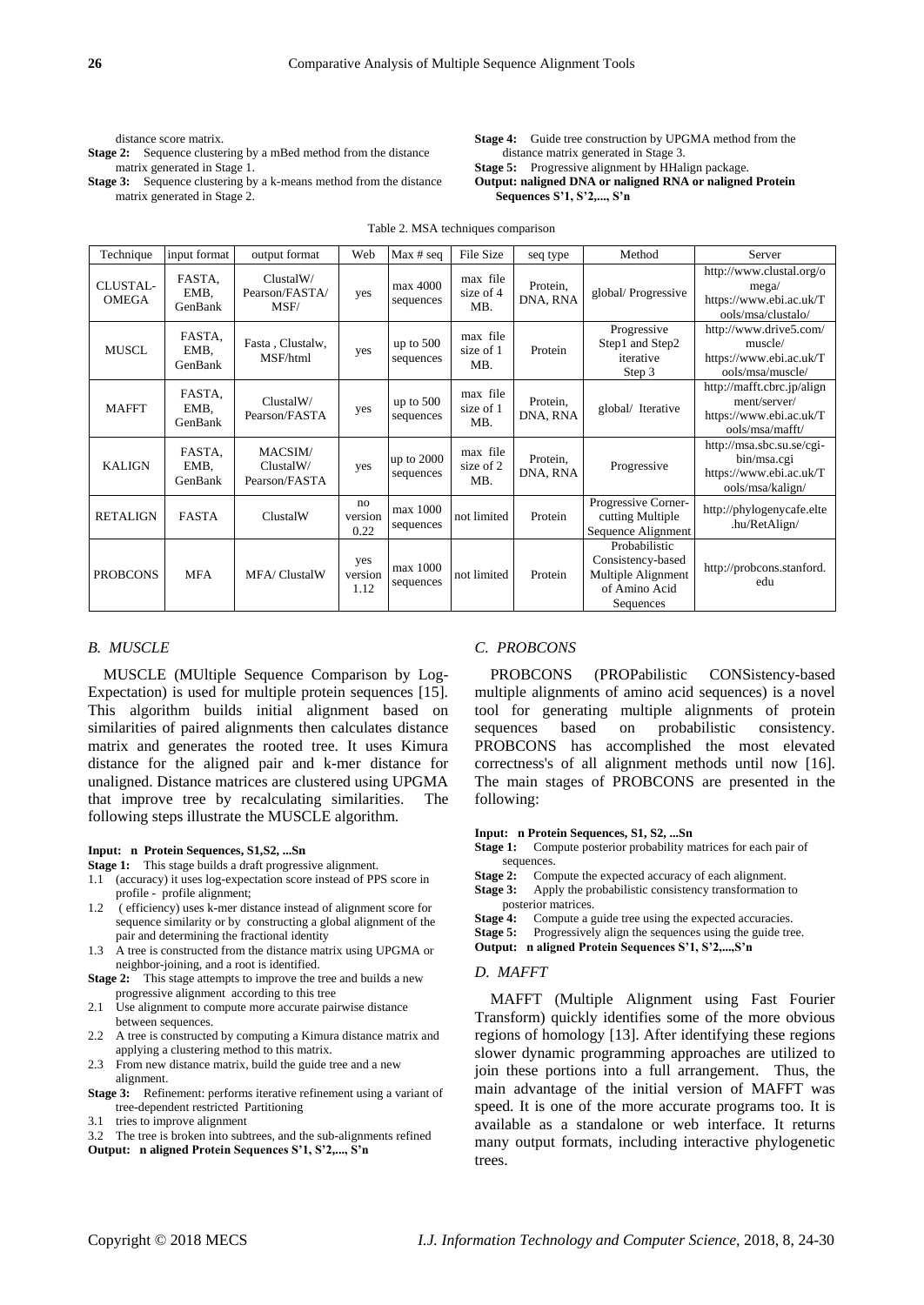**Input: n DNA or n RNA or n Protein Sequences, S1,S2, ...Sn**

**Stage 1:** calculation of a crude pairwise distance matrix based shared 6-tuples

Stage 2: construction of a UPGMA (Unweighted Pair Group Method with Arithmetic Mean) guide tree

**Stage 3:** dynamic programming used in progressive alignment with this initial guide tree

**Stage 4:** improved pairwise distance matrix inferred from the alignment of step 3

**Stage 5:** improved guide tree constructed from the new distances that were computed in step 4

**Stage 6:** A repeat of the progressive alignment algorithm (like step 3, but with the new guide tree).

**Stage 7:** Then MAFFT repeats the following:

7.1 break the alignment into 2 groups based on the tree

7.2 realign these groups

7.3 Accept this alignment if it improves the score.

**Output: naligned DNA or naligned RNA or naligned Protein Sequences S'1, S'2,..., S'n**

# *E. KALIGN*

KALIGN is very similar to standard progressive methods. This technique depends on the Wu-Manber string-matching algorithm so it improves MSA speed and accuracy [14]. This algorithm calculates the pairwise distances, then construct a guide tree and based on tree order the sequences/profiles are aligned.

**Input: n DNA or n RNA or n Protein Sequences, S1,S2, ...Sn Stage 1:** Apply Pairwise alignments by the k-tuple method to

generate distance score matrix adopted from ClustalW. **Stage 2:** The guide tree is constructed using either UPGMA or

Neighbour-Joining method. **Stage 3:** Progressive alignment by Wu-Manber approximate

string-matching algorithm.

**Stage 4:** The distances between two strings are measured using Levenshtein edit distance

**Output: naligned DNA or naligned RNA or naligned Protein Sequences S'1, S'2,..., S'n**

# *F. RETALIGN*

RETALIGN (RETicular ALIGNnment) is a progressive corner-cutting method for multiple sequence alignment. During the progressive alignment, it focuses on defining the set of optimal and sub-optimal alignment [17]. Therefore, it does not define the dynamic table compact part. This technique uses a network to store the alignments, so the alignments can be used in an efficient way during the progressive stage. This technique depends on the size of the network (threshold parameter). The better alignment scores mean larger the threshold parameter.

**Input: n Protein Sequences, S1, S2, ...Sn**

**Stage 1:** Build or load a guide tree for the sequences

- **Stage 2:** Transform the sequences at the leaves of the guide tree into simple 'linear' networks
- **Stage 3:** Visit the internal nodes of the guide tree in reverse traversal order. For each internal node *v* with children *u1* and *u2*, labeled with the networks of alignments *A1* and *A2*, respectively, calculate the *x<sup>v</sup>* -network of *A1* and *A2* using the generalized Waterman-Byers algorithm
- **Stage 4:** Return the best-scored alignment from the *x-*network calculated at the root of the guide tree.

**Output: n aligned Protein Sequences S'1, S'2,..., S'n**

## IV. BALIBASE DATASET

BALIBASE is a benchmark dataset that is used to measure the accuracy of MSA tools, which has more refined test cases. Protein datasets are available in TFA format in BALIBASE 3.0. The structure of the sequences are known and their reference alignment is available in the form of MSF format. Evaluation is carried out by comparing the Structure-based Reference Alignment with its Sequence Based tool alignment [20].

Table 3 introduces the main characteristics of BALIBASE 3.0. The BALIBASE dataset contains a C application program called bali\_score that compute the SPscore (sum-of-pairs score) and TCscore (Total Column score) (ftp://ftp-igbmc.u-strasbg.fr/pub/BAliBASE3) [21].

Table 3. BALIBASE 3.0 characteristics.

| Ref<br>name | Seq identity                | files<br>number | Description                              |
|-------------|-----------------------------|-----------------|------------------------------------------|
| RV11        | <20% identity               | 38              | Sequences with                           |
| RV12        | 20-40% identity             | 44              | variability length.                      |
| <b>RV20</b> | Up to 3 orphans             | 41              | Family with Orphans                      |
| RV30        | $<$ 25% residue<br>identity | 30              | Divergent families up<br>to 4 sub-groups |
| RV40        | up to 400 residues          | 49              | N/C-terminal large<br>extension          |
| RV50        | up to 100 residues          | 16              | Internal large<br>insertions             |

The source code for the scoring schemes used here is available from [ftp://ftp-igbmc.u](ftp://ftp-igbmc.u-strasbg.fr/pub/msa_reference /bali_score_src_v4.tar.gz)[strasbg.fr/pub/msa\\_reference /bali\\_score\\_src\\_v4.tar.gz.](ftp://ftp-igbmc.u-strasbg.fr/pub/msa_reference /bali_score_src_v4.tar.gz)

## *A. SPscore*

Multiple sequence alignment is dealing with the alignment of greater than two sequences. To measure the quality/accuracy of multiple sequence alignment by giving it a score numeric value. For MSA, typically the most popular scoring method in bioinformatics called SP (sum-of-pairs) function. SP function of a multiple alignment  $S = (S_1, ..., S_N)$  is the scores summation of aligned pairwise sequences. MSA goal is to get the highest SPscore [22]. For example, the following is four DNA aligned sequence.

S1'="TACAT-AA" S2'="-AC-TCA-" S3'="AA-ATCAA" S4'="TCATCAA"  $SP(T,-,A,T)=score(T,-)+score(T,A)+score(T,T)+score( (A)$  + score $(-,T)$  + score $(A,T)$ =-2-1+2-2-2-1=-6;  $SP(A, A, A, C) = score(A, A) + score(A, A) + score(A, C)$  $+score(A,A) + score(A,C) + score(A,C) = 2 + 2 - 1 + 2 - 1 - 1 = +3$ 

$$
SPscore(a_1, \cdots, a_n) = \frac{\sum_{i,j}^{n} S(a_i, a_j)}{\sum_{i,j} S_r}
$$
 (1)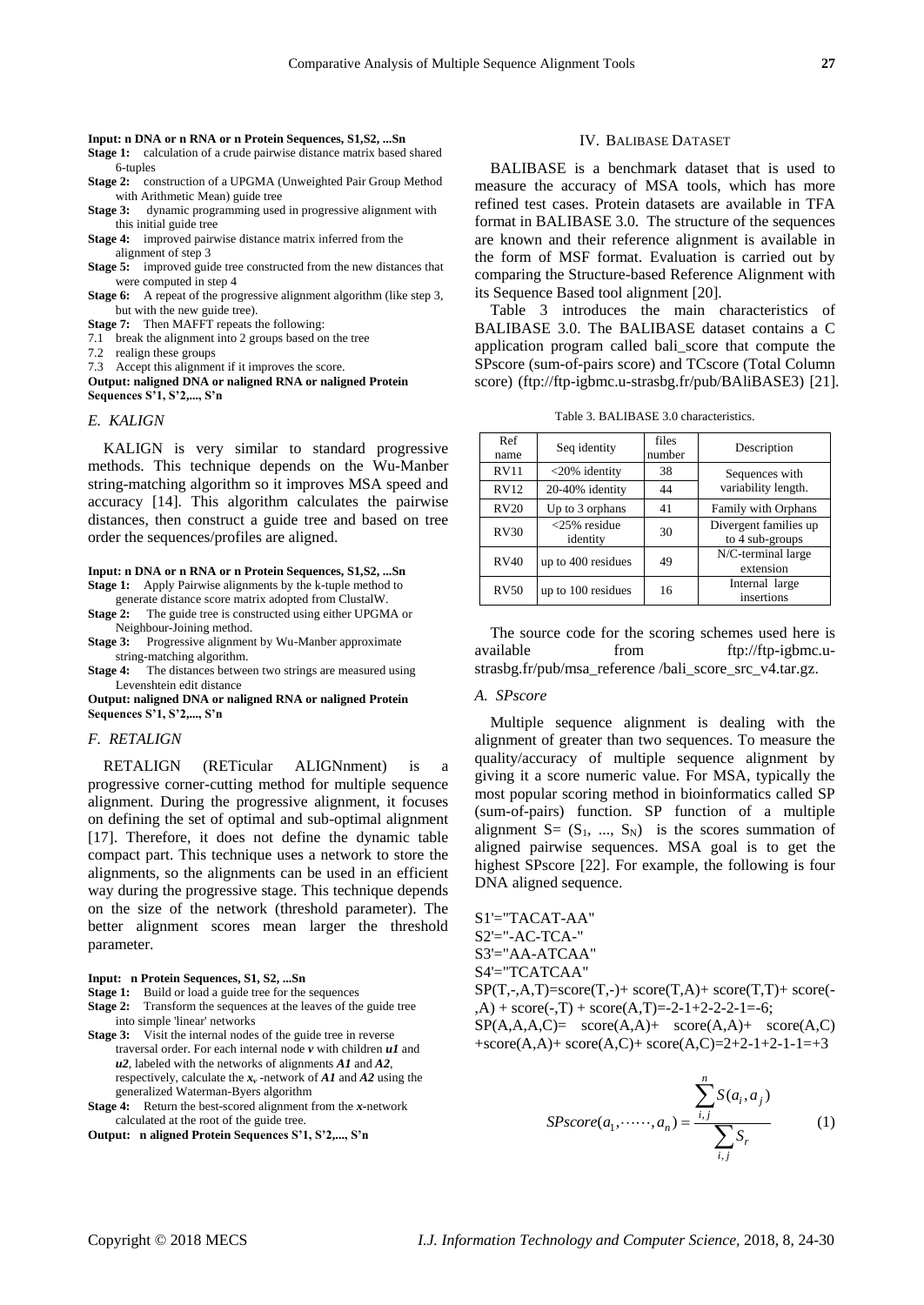where  $S_r$  is dataset reference score and  $S(a_i, a_j)$  score between pairwise sequences  $a_i$  and  $a_j$  [23].

# *B. TCscore*

TCsore is the total number of matched columns in alignment to reference alignment. The score  $C_i$  of the i<sup>th</sup> column is equal to 1 when column  $i$  in test alignment matches the same column in reference alignment  $r_i$ , otherwise, it is equal to 0, which  $m_r$  is a number of columns in reference alignment [22, 23].

$$
S_i = \sum_{i}^{n} \begin{cases} 1 & \text{if } c_i = r_i \\ 0 & \text{otherwise} \end{cases}
$$
 (2)

$$
TCscore = \sum_{i}^{n} \frac{S_i}{m_r}
$$
 (3)

# V. PRACTICAL RESULTS

In the experiments, the BALIBASE 3.0 references are used to evaluate MSA programs namely; CLUSTAL-OMEGA, MAFFT, KALIGN, BROBCONS, RETALIGN, and MUSCLE. To evaluate the performance of previous programs using SPscore and TCscore for each method.

# *A. Overall alignment accuracy evaluation*

The overall accuracy of 218 test file alignment was measured using average SPscore and average TCscore.

The simulated datasets in BALIBASE 3.0 were applied to MSA tools. In this comparison, BROBCONS achieves the highest SPscore and TCscore followed by KALIGN and MAFFT algorithms as shown in Fig. 1. Table 4 recorded the average TCscore and SPscore for six alignment tools are recorded.



Fig.1. Accuracy Based on SPscore and TCscore.

# *B. Effect of number of sequences*

To study the effect of sequence numbers on alignment accuracy, this evaluation measured using average SPscore for 4 to 40 sequences, 41 to 80 sequences, 81 to 120 sequences and more than 120 sequences. The accuracy has a weak effected when the number of sequences is increased as shown in Fig. 2. BROBCONS and MUSCLE achieve the highest average SPscores in this study of sequence number effect.



Fig.2. SPscore based on the average for a number of sequences

#### *C. Effect of sequence length*

Effect of sequence length was generated for all MSA tools. The sequence length in average is varying from 66 to 1630 KB. A weak effect of accuracy results based on sequence length is shown in Fig. 3. This study indicates that BROBCONS take the highest average SPscore.



Fig.3. SPscore based on average for sequence length**.**

# *D*. *Effect of Execution time*

The effect of overall alignment accuracy, the effect of sequences number and sequence length indicated that BROBCONS was achieved the highest accuracy. However, BROBCONS is the slowest one. BROBCONS execute at a maximum time and KALIGN faster than BROBCONS and MAFFT as shown in Fig. 4.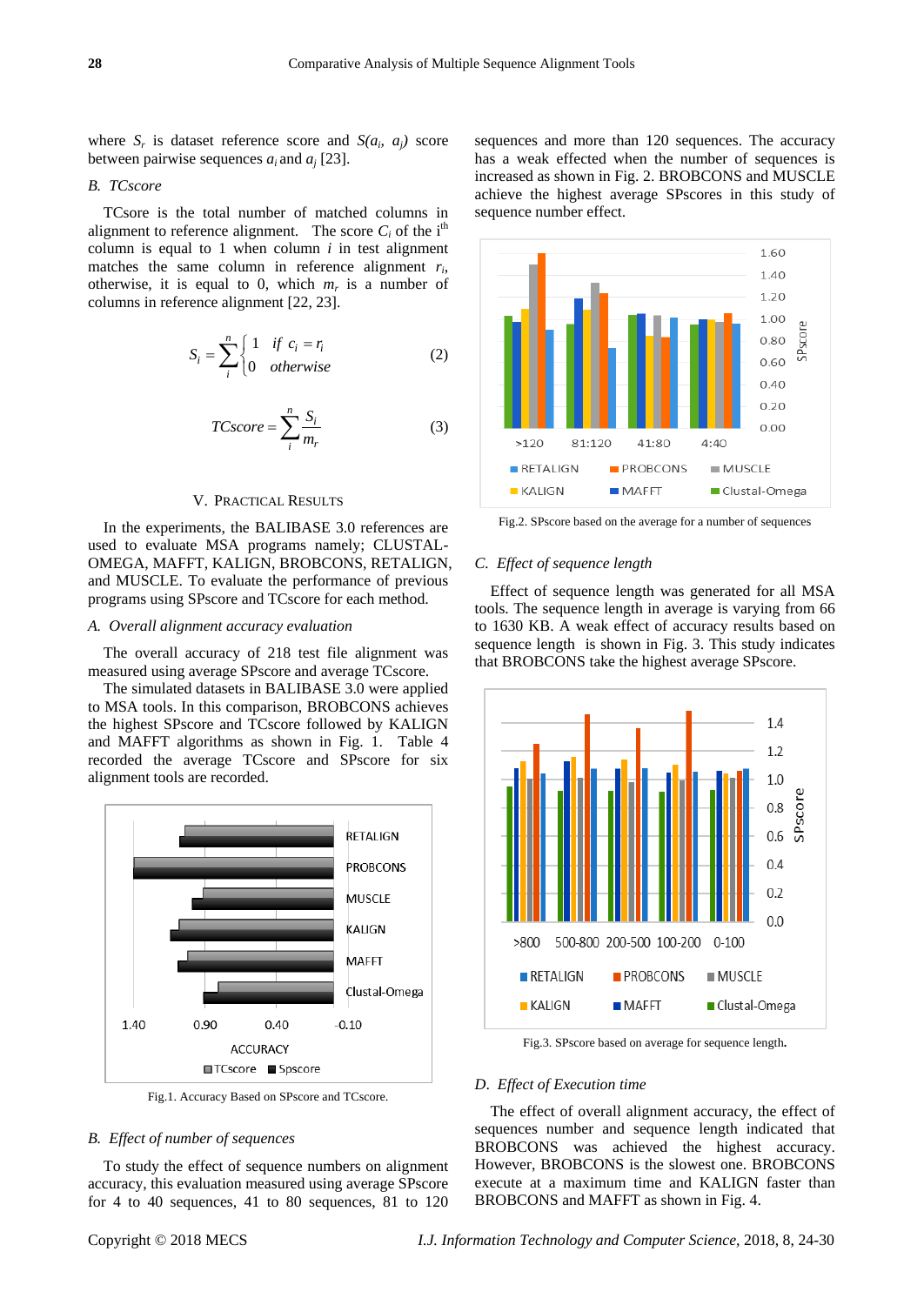Table 4. The SPscore and TCscore of MSA programs on the benchmark BALIBASE 3.0 references

| RV11                     |            |            | RV12       |            | RV20       |            | RV30       |            | RV40       |            | <b>RV50</b> |            |
|--------------------------|------------|------------|------------|------------|------------|------------|------------|------------|------------|------------|-------------|------------|
|                          | <b>SPS</b> | <b>TCS</b> | <b>SPS</b> | <b>TCS</b> | <b>SPS</b> | <b>TCS</b> | <b>SPS</b> | <b>TCS</b> | <b>SPS</b> | <b>TCS</b> | <b>SPS</b>  | <b>TCS</b> |
| CLUSTAL-<br><b>OMEGA</b> | 0.80       | 0.65       | 0.96       | 0.85       | 0.92       | 0.82       | 0.93       | 0.83       | 0.99       | 0.90       | 0.86        | 0.76       |
| <b>MAFFT</b>             | 1.03       | 0.97       | 1.03       | 0.96       | 1.11       | 1.05       | 1.08       | 1.02       | 1.15       | 1.09       | 1.11        | 1.05       |
| <b>KALIGN</b>            | 0.00       | 0.95       | 1.08       | 1.01       | 1.26       | 1.19       | .29        | 1.25       | 1.11       | 1.05       | 1.10        | 1.04       |
| <b>MUSCLE</b>            | 0.90       | 0.82       | 00.1       | 0.92       | 1.01       | 0.95       | 1.00       | 0.94       | 1.04       | 0.96       | 0.96        | 0.89       |
| <b>PROBCONS</b>          | 1.17       | 1.17       | 1.07       | 1.02       | 1.57       | 1.55       | 1.50       | 1.52       | 1.56       | 1.53       | 1.52        | 1.56       |
| <b>RETALIGN</b>          | 1.01       | .03        | 1.05       | 1.01       | 1.16       | 1.10       | 1.15       | 1.12       | 1.05       | 0.99       | 1.04        | 0.99       |



Fig.4. The average execution time of all alignment for BALIBASE datasets.

# VI. DISCUSSION

The evaluation results yield the more expected results. BROBCONS takes the highest time to complete alignments but produces the highest level of accuracy. The user must identify the main objective of alignment to select the suitable alignment tool. If user major objective is execution time then KALIGN is the best possible solution. On the other hand, the most accurate results are BROBCONS, KALIGN, and MAFFT. The major objective of MSA is finding the accurate similarity in less execution time. So the concept of parallel MSA is a suitable architecture to decrease execution time.

The evaluation results between MSA tools is dependent on many factors. In this paper, we focus on average execution time, similarity scores (SPscore and TCscore), number of sequences and average sequences length. Most of MSA tools treat of the dependence of the initial pairwise sequence alignment such as CLUSTAL-OMEGA.

This experiment showed that increasing sequence length and increasing number of sequences had a weaker effect on alignment results. Therefore, the fact of increasing sequence length and number of sequence did not achieve more accurate alignment results. Nevertheless, the study of the effect of sequence length and a number of sequences measured using SPScore represented that BROBCONS is the more accurate tool. Table 5 describes the characteristics comparison for the six MSA tools.

Table 5. Characteristic evaluation of MSA Tools

| <b>MSA Tool</b>          | Accuracy                                                       | Time                                               |  |  |
|--------------------------|----------------------------------------------------------------|----------------------------------------------------|--|--|
| <b>BROBCONS</b>          | The highest alignment<br>accuracy                              | Highest                                            |  |  |
| <b>KALIGN</b>            | Less accuracy as compared<br>with PROBCONS and<br><b>MAFFT</b> | Lowest                                             |  |  |
| <b>MAFFT</b>             | High alignment quality                                         | Higher than<br><b>KALIGN</b>                       |  |  |
| <b>MUSCLE</b>            | More accurate than<br><b>CLUSTAL-OMEGA</b>                     | Less time with a<br>minimum number<br>of iteration |  |  |
| <b>RETALIGN</b>          | More accurate than<br><b>CLUSTAL-OMEGA</b>                     | Higher than<br><b>KALIGN</b>                       |  |  |
| CLUSTAL-<br><b>OMEGA</b> | Less accuracy                                                  | Less time                                          |  |  |

# VII. CONCLUSION

This paper studies and evaluates groups of MSA tools. Some experiments are conducted using BALIBASE datasets for analyzing accuracy, execution time, effects of sequence length and number of sequences in these MSA tools. The Results showed that the accuracy of BROBCONS outperformed all the studied MSA tools, but it was a very slow tool. Among other tools, KALIGN, MAFFT, and RETALIGN gave the highest SPscore, respectively. Our prior analysis and evaluation results allow the user to select the suitable alignment tool and know the strength and weaknesses of six MSA tools. It is also necessary implemented these MSA in parallel because of existing a large amount of data and run time. The paper proposes that BROBCONS implementation using GPU will solve the time-consuming problem and will be efficient MSA system for large-scale datasets.

#### **REFERENCES**

- [1] S. B. N. a. C. D. Wunsch, "A general method applicable to the search for similarities in the amino acid sequence", Journal of Molecular Biology, Vol. 48, No. 3, pp. 443– 453, 1970.
- [2] T. F. S. a. M. S. Waterman, "Identification of common molecular subsequences", Journal of Molecular Biology, vol. 147, no. 1, pp. 195–197, 1981.
- [3] G. B. a. D. G. H. I. M. Wallace, "Multiple sequence alignments," Current Opinion in Structural Biology, Vol. 15, No. 3, pp. 261-266, 2005.